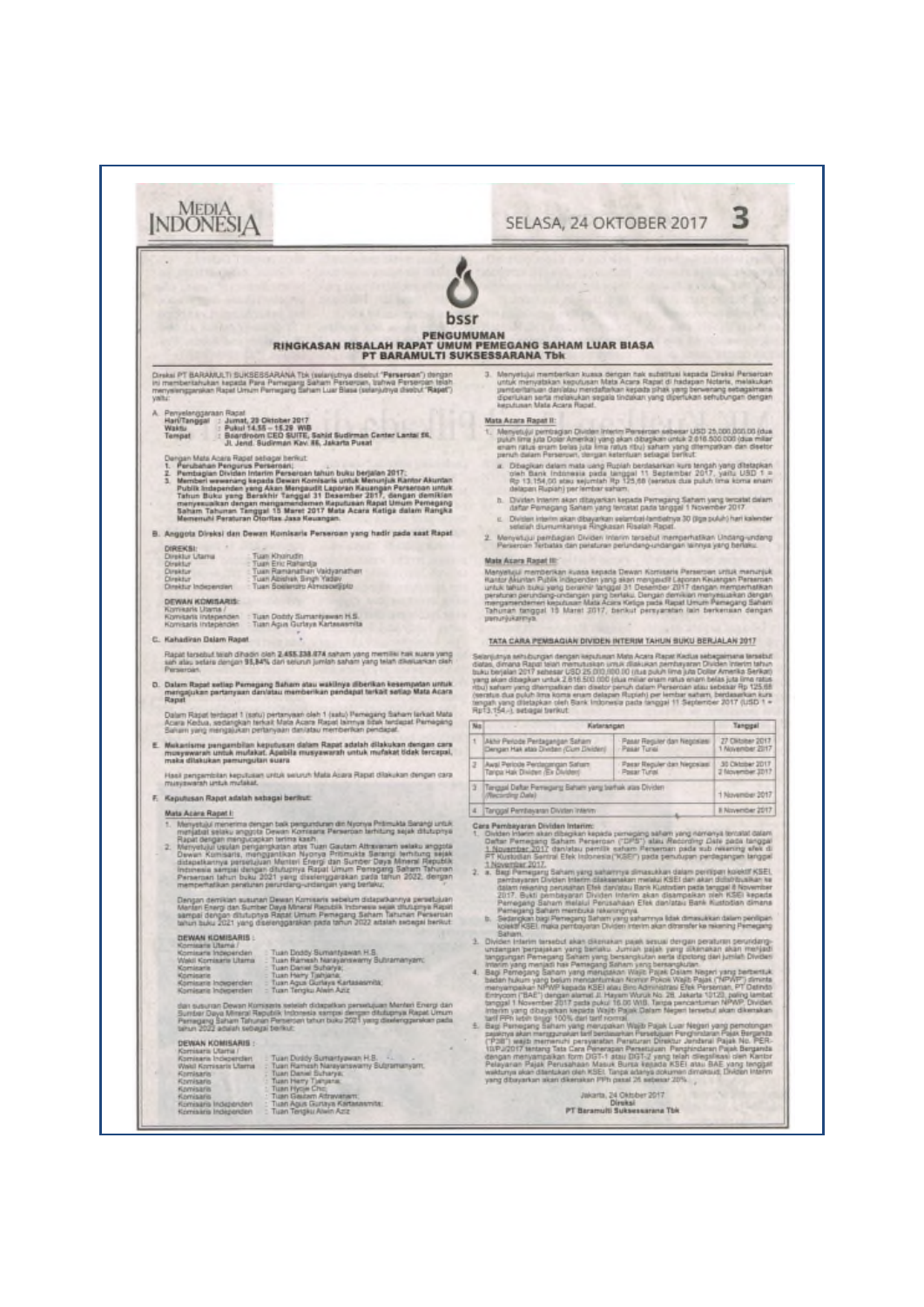| AS ADVERTISED IN MEDIA INDONESIA DAILY NEWSPAPER AND AS PUBLISHED IN THE COMPANY'S WEBSITE (www.bssr.co.id) ON TUESDAY, 24 OCTOBER 2017 |                                                                                                                                                                                              |                                                 |                                                                                                                                                                                                                                             |  |  |  |  |
|-----------------------------------------------------------------------------------------------------------------------------------------|----------------------------------------------------------------------------------------------------------------------------------------------------------------------------------------------|-------------------------------------------------|---------------------------------------------------------------------------------------------------------------------------------------------------------------------------------------------------------------------------------------------|--|--|--|--|
|                                                                                                                                         | <b>Unofficial Translation</b>                                                                                                                                                                |                                                 |                                                                                                                                                                                                                                             |  |  |  |  |
|                                                                                                                                         | <b>C</b><br>bssr                                                                                                                                                                             |                                                 |                                                                                                                                                                                                                                             |  |  |  |  |
|                                                                                                                                         |                                                                                                                                                                                              |                                                 |                                                                                                                                                                                                                                             |  |  |  |  |
| <b>ANNOUNCEMENT</b><br><b>SUMMARY OF MINUTES OF</b><br>THE EXTRAORDINARY GENERAL MEETING OF SHAREHOLDERS                                |                                                                                                                                                                                              |                                                 |                                                                                                                                                                                                                                             |  |  |  |  |
|                                                                                                                                         |                                                                                                                                                                                              |                                                 |                                                                                                                                                                                                                                             |  |  |  |  |
|                                                                                                                                         |                                                                                                                                                                                              |                                                 | The Board of Directors of PT BARAMULTI SUKSESSARANA Tbk (the "Company") hereby announce to the Shareholders of the<br>Company, that the Company has convened the Extraordinary General Meeting of Shareholders (the "Meeting"), as follows: |  |  |  |  |
| А.                                                                                                                                      | The Meeting                                                                                                                                                                                  |                                                 |                                                                                                                                                                                                                                             |  |  |  |  |
|                                                                                                                                         | Day/Date                                                                                                                                                                                     | Friday, 24 October 2017:                        |                                                                                                                                                                                                                                             |  |  |  |  |
|                                                                                                                                         | Time                                                                                                                                                                                         |                                                 | : 2.55pm - 3.29pm Indonesian Western Time                                                                                                                                                                                                   |  |  |  |  |
|                                                                                                                                         | Venue                                                                                                                                                                                        |                                                 | : Boardroom CEO SUITE, Sahid Sudirman Center 56 <sup>th</sup> Floor,                                                                                                                                                                        |  |  |  |  |
|                                                                                                                                         |                                                                                                                                                                                              | Jl. Jend. Sudirman Kav. 86, Jakarta Pusat       |                                                                                                                                                                                                                                             |  |  |  |  |
|                                                                                                                                         |                                                                                                                                                                                              | With the following Agenda:                      |                                                                                                                                                                                                                                             |  |  |  |  |
|                                                                                                                                         | 1.                                                                                                                                                                                           | The changes of the Company's management;        |                                                                                                                                                                                                                                             |  |  |  |  |
|                                                                                                                                         | 2.                                                                                                                                                                                           |                                                 | Distribution of the Company's Interim Dividend for Current Fiscal Year of 2017;                                                                                                                                                             |  |  |  |  |
|                                                                                                                                         | 3.                                                                                                                                                                                           |                                                 | The Delegation of Authorization to the Board of Commissioners to Appoint Independent Public Accountant Who                                                                                                                                  |  |  |  |  |
|                                                                                                                                         |                                                                                                                                                                                              |                                                 | Will Audit the Company's Financial Statement for the Financial Year Ending 31 December 2017, thereby Adjust by                                                                                                                              |  |  |  |  |
|                                                                                                                                         |                                                                                                                                                                                              |                                                 | Amend the Third Agenda in Annual of General Meeting of Shareholders Dated 15 March 2017, Pursuant to                                                                                                                                        |  |  |  |  |
|                                                                                                                                         |                                                                                                                                                                                              | <b>Financial Services Authority Regulation.</b> |                                                                                                                                                                                                                                             |  |  |  |  |
| В.                                                                                                                                      | Attendance of the Company's Board of Directors and Board of Commissioners in the Meeting                                                                                                     |                                                 |                                                                                                                                                                                                                                             |  |  |  |  |
|                                                                                                                                         |                                                                                                                                                                                              | <b>BOARD OF DIRECTORS:</b>                      |                                                                                                                                                                                                                                             |  |  |  |  |
|                                                                                                                                         |                                                                                                                                                                                              | <b>President Director:</b>                      | Mr. Khoirudin                                                                                                                                                                                                                               |  |  |  |  |
|                                                                                                                                         | Director:                                                                                                                                                                                    |                                                 | Mr. Eric Rahardja                                                                                                                                                                                                                           |  |  |  |  |
|                                                                                                                                         | Director:                                                                                                                                                                                    |                                                 | Mr. Ramanathan Vaidyanathan                                                                                                                                                                                                                 |  |  |  |  |
|                                                                                                                                         | Director:                                                                                                                                                                                    |                                                 | Mr. Abishek Singh Yadav                                                                                                                                                                                                                     |  |  |  |  |
|                                                                                                                                         |                                                                                                                                                                                              | Independent Director:                           | Mr. Soelendro Atmosoetjipto                                                                                                                                                                                                                 |  |  |  |  |
|                                                                                                                                         |                                                                                                                                                                                              | <b>BOARD OF COMMISSIONERS:</b>                  |                                                                                                                                                                                                                                             |  |  |  |  |
|                                                                                                                                         |                                                                                                                                                                                              | President Commissioner /                        |                                                                                                                                                                                                                                             |  |  |  |  |
|                                                                                                                                         |                                                                                                                                                                                              | Independent Commissioner:                       | Mr. Doddy Sumantyawan H.S.                                                                                                                                                                                                                  |  |  |  |  |
|                                                                                                                                         |                                                                                                                                                                                              | Independent Commissioner:                       | Mr. Agus Gurlaya Kartasasmita                                                                                                                                                                                                               |  |  |  |  |
| c.                                                                                                                                      | <b>Presence of a Quorum</b>                                                                                                                                                                  |                                                 |                                                                                                                                                                                                                                             |  |  |  |  |
|                                                                                                                                         | The Meeting was attended by the holder of 2.455.338.074 shares, who has valid voting rights or in equivalent to 93,84% of<br>the total shares with valid voting right issued by the Company. |                                                 |                                                                                                                                                                                                                                             |  |  |  |  |
| D.                                                                                                                                      |                                                                                                                                                                                              | raise their questions and/or suggestions        | For each of the Agenda discussed in the Meeting, the Company provided a full opportunity session for Shareholders to                                                                                                                        |  |  |  |  |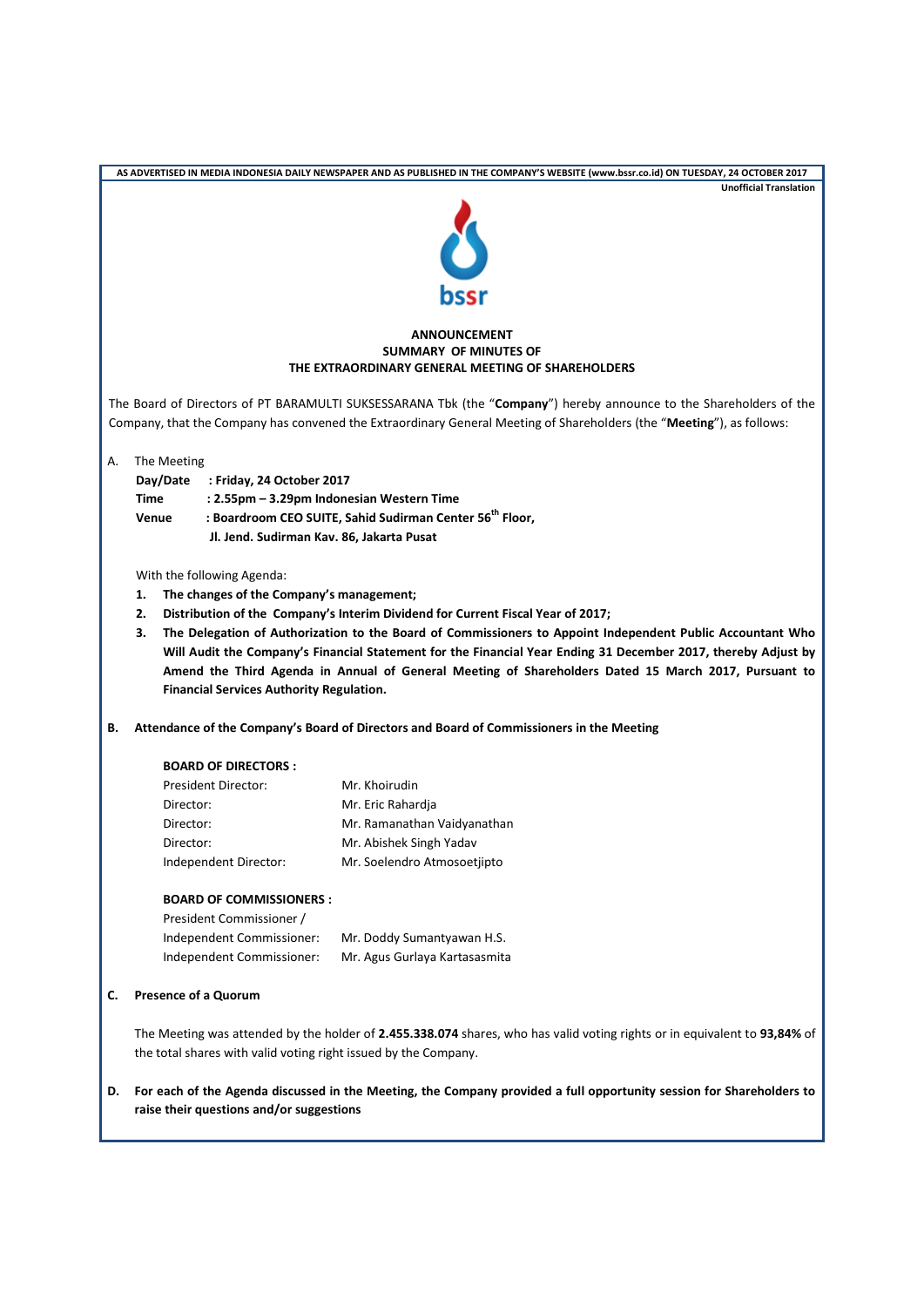There was 1 (one) question from 1 (one) Shareholder related to Second Agenda, while for another Agenda, there were no Shareholders who raised questions and/or suggestions.

**E. The mechanism to reach a resolution in the Meeting was based on deliberations for a consensus. If a consensus are not reached, the resolution shall be made based on voting mechanism**

The resolutions for the entire Agenda of the Meeting were based on deliberations for a consensus.

#### **F. The Resolutions of the Meeting were as follows:**

### **The First Agenda:**

- 1. Approved the resignation of Ms. Pritimukta Sarangi to posses as the member of the Board of Commissioner as of the closing of the Meeting with appreciation
- 2. Approved the proposals on the appointment of Mr. Gautam Attravanam as the member of the Board of Commissioner, replacing Ms. Pritimukta Sarangi effective as of the approval of the Minister of Energy and Mineral Republic Indonesia until the closing of the Annual General Meeting Shareholder for the Financial Year 2021 which will be held in 2022, as per the prevailing laws and regulations;

Therefore, the composition of the Company's Board of Commissioner before gained the approval of the Minister of Energy and Mineral Republic Indonesia as of the closing of the Meeting until the closing of the Annual General Meeting Shareholder for the Financial Year 2021 which will be held in 2022, shall be:

**BOARD OF COMMISSIONERS :**

| President Commissioner /     |                                      |
|------------------------------|--------------------------------------|
| Independent Commissioner:    | Mr. Doddy Sumantyawan H.S.           |
| Vice President Commissioner: | Mr. Ramesh Narayanswamy Subramanyam; |
| Commissioner:                | Mr. Daniel Suharya;                  |
| Commissioner:                | Mr. Herry Tjahjana;                  |
| Independent Commissioner:    | Mr. Agus Gurlaya Kartasasmita;       |
| Independent Commissioner:    | Mr. Tengku Alwin Aziz                |
|                              |                                      |

And the composition of the Company's Board of Commissioner after gained the approval of the Minister of Energy and Mineral Republic Indonesia as of the closing of the Meeting until the closing of the Annual General Meeting Shareholder for the Financial Year 2021 which will be held in 2022, shall be:

# **BOARD OF COMMISSIONERS :**

| President Commissioner /     |                                      |
|------------------------------|--------------------------------------|
| Independent Commissioner:    | Mr. Doddy Sumantyawan H.S.           |
| Vice President Commissioner: | Mr. Ramesh Narayanswamy Subramanyam; |
| Commissioner:                | Mr. Daniel Suharya;                  |
| Commissioner:                | Mr. Herry Tjahjana;                  |
| Commissioner:                | Mr. Hyoje Cho;                       |
| Commissioner:                | Mr. Gautam Attravanam;               |
| Independent Commissioner:    | Mr. Agus Gurlaya Kartasasmita;       |
| Independent Commissioner:    | Mr. Tengku Alwin Aziz                |

3. Approved the authorization, with substitute rights, to the Board of Directors of the Company to reinstate the Resolution of this Agenda before the notary, to notify and/or to register to the authorized institutions, as required, and to perform any necessary actions in relation with the resolution of this Agenda.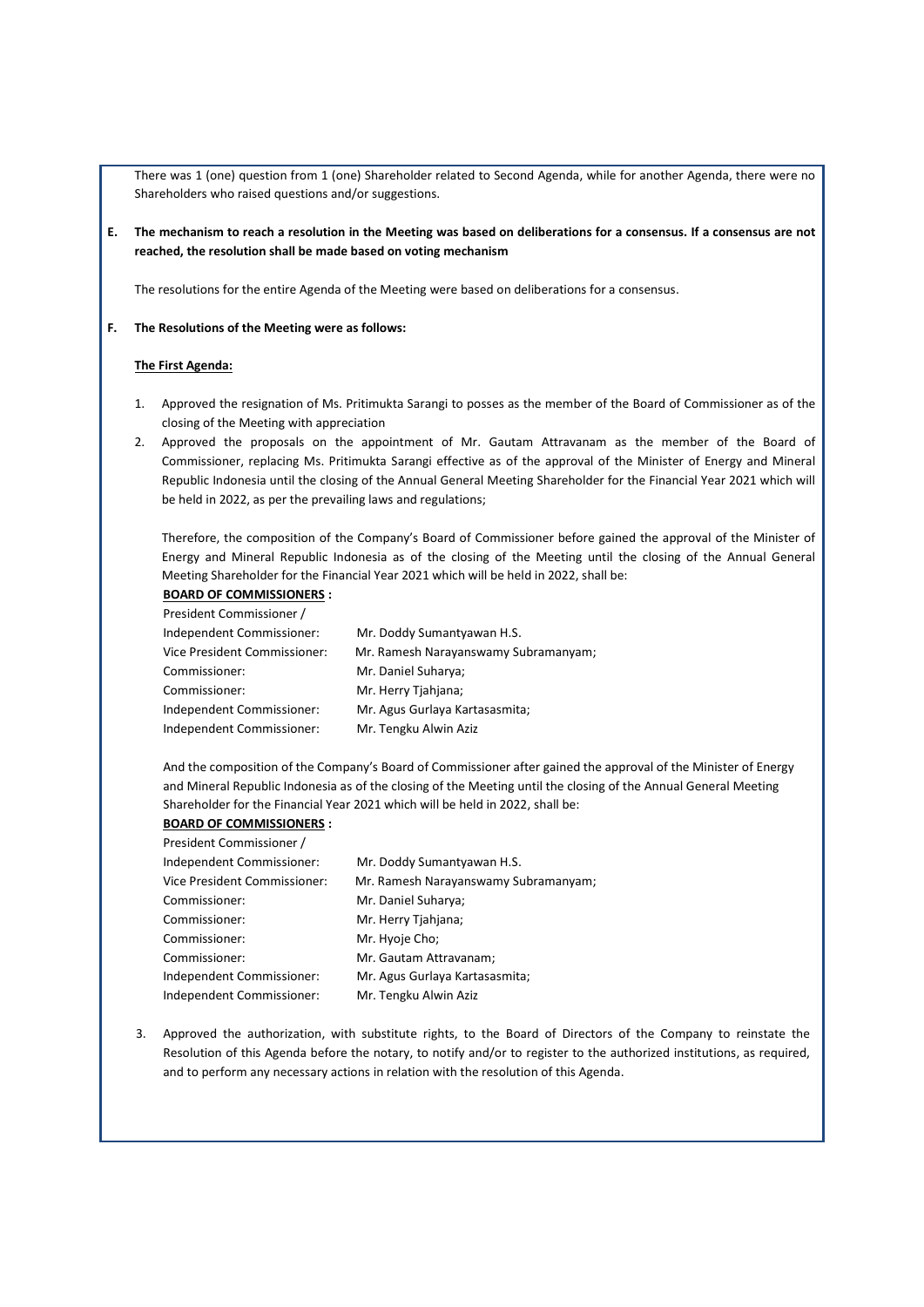### **The Second Agenda:**

- 1. Approved the distribution of Interim Dividend for USD 25,000,000.00 (twenty five million US Dollar) which will distributed to 2.616.500.000 (two billion six hundred and sixteen million five hundred thousand) shares issued and paid-up in full by the Company, with the provisions as follows:
	- a. Will be distributed in Rupiah based on the middle rate specified by Bank Indonesia on 11 September 2017, namely USD 1 = Rp 13.154,00 or in the amount of Rp 125,68 (one hundred and twenty five point six eight Rupiah) per share.
	- b. Interim Dividend will be paid to the Shareholders whose names are registered in the Company's Register of Shareholders on 1 November 2017.
	- c. Interim Dividend will be paid at the latest 30 (thirty) days after the announcement of Summary of Minutes of the Extraordinary General Meeting Of Shareholders**.**
- 2. Approved the distribution of Interim Dividend as mentioned above accordance with the Limited Liabilities Company Law and the prevailing regulations.

## **The Third Agenda:**

Approved the delegation of authorization to the Board of Commissioners to appoint independent Public Accountant who will audit the Company's Financial Statement for the financial year ending 31 December 2017 accordance with the prevailing regulation. Thereby adjust by amend the Third Agenda in Annual of General Meeting of Shareholders dated 15 March 2017, with the following requirements related to their appointment.

# **PROCEDURE FOR THE DISTRIBUTION OF INTERIM DIVIDEND FOR THE CURRENT FISCAL YEAR OF 2017**

Referring to the Second Agenda as mentioned above, where the Meeting decided to distribute the Interim Dividend for the current fiscal year of 2017, in the amount of USD 25,000,000 (twenty five milion US Dollar) for 2.616.500.000 (two billion six hundred and sixteen million five hundred thousand) issued and paid up shares of the Company or in the amount of Rp 125,68 (one hundred and twenty five point six eight Rupiah) per share, based on the middle exchanged currency rate as determined by Bank Indonesia on 11 September 2017 (USD 1 = Rp 13.154,-), as follow:

| <b>No</b> | <b>Decriptions</b>                                                           | Date                             |                 |
|-----------|------------------------------------------------------------------------------|----------------------------------|-----------------|
| 1         | Last Date of the trading period of the                                       | • Regular and Negotiation Market | 27 October 2017 |
|           | Company's shares on the Stock Exchange with<br>dividend right (Cum Dividend) | • Cash Market                    | 1 November 2017 |
| 2         | First Date of the trading period of the                                      | • Regular and Negotiation Market | 30 October 2017 |
|           | Company's shares on the Stock Exchanges                                      | $\bullet$ Cash Market            | 2 November 2017 |
|           | without dividend right (Ex Dividend)                                         |                                  |                 |
| 3         | Cut-off date for Dividend's Eligible Shareholders (Recording Date)           |                                  | 1 November 2017 |
| 4         | Payment Date                                                                 | 8 November 2017                  |                 |

## **Procedures:**

- 1. The Interim Dividend shall be paid to the shareholders whose names are registered in the Company's Register of Shareholders ("DPS") or recording date on **1 November 2017** and/or shareholders in the sub‐securities account with PT Kustodian Sentral Efek Indonesia ("KSEI") on closing of trade on **1 November 2017**.
- 2. a. For shareholders whose shares are deposited with KSEI, the Interim Dividend shall be paid through KSEI and distributed to the sub securities account of the Securities Companies and/or Custodian Banks on 8 November 2017. The payment receipt of the Interim Dividend shall be given by KSEI to the Securities Companies or the Custodian Banks where the